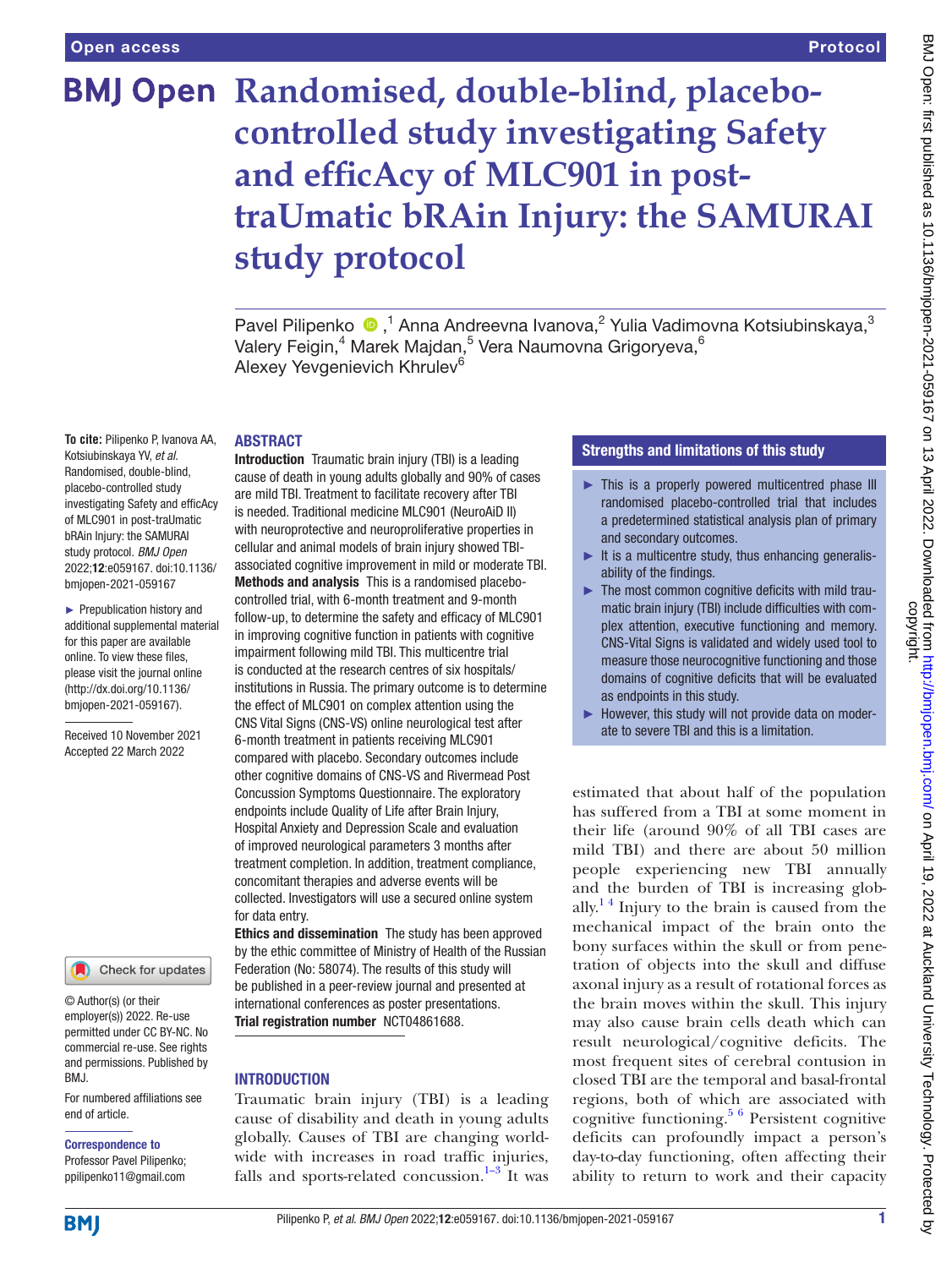to engage in independent living. $67$  The most common cognitive deficits include difficulties with complex attention, executive functioning, cognitive flexibility and memory. Due to limited understanding of mechanism of injury and deficits, the mutimodel preclinical approach to address the behavioural deficits and evaluation of potential therapeutic agents focusing anxiety and behavioural manifestation is needed. $8-10$  Many people recover spontaneously from mild TBI as the brain mobilises surviving elements of the central nervous system in the damaged area to facilitate recovery.<sup>11</sup> However this spontaneous recovery process can be incomplete, and people continue to experience cognitive, emotional and physical impairments.<sup>12-14</sup>

MCL901 (NeuroAiD II), containing extracts of nine herbal components, is a simplified formulation of MLC601 (NeuroAiD), a traditional medicine that was registered with the Sino-Food and Drug Administration (Sino-FDA) in August 2001 for the treatment of stroke.<sup>15</sup> MLC901 has similar safety and efficacy profiles as its precursor MLC601, $\frac{16}{16}$  but has several advantages that can improve patient compliance.

#### Non-clinical studies

MLC901 and MLC601 have been shown to demonstrate neuroprotective, anti-inflammatory and neurorestorative properties in animal and cellular models of cerebral ischaemia and other brain injuries.<sup>16 17</sup> Along with enhanced neuronal survival and recovery, cognitive and neurological improvements occurred with MLC901 and MLC601 following TBI.<sup>18 19</sup> In an animal model wherein TBI was induced by lateral fluid percussion, MLC901 was shown to decrease brain lesions induced by TBI. It also prevented the increase of serum S-100 beta and neuronspecific enolase, which are markers to predict the neurologic outcome in human patients with TBI. These effects were associated with an upregulation of vascular endothelial growth factor as well as an increase of endogenous hippocampal neurogenesis and gliogenesis around the lesion. The suppression of temporal order memory in the 'what-where-when' task in rats after TBI was restored by MLC901.<sup>[18](#page-7-8)</sup> Furthermore, MLC601 treatment after TBI in rats significantly improved neurological and motor outcomes which were correlated with attenuation in contusion volume, fewer apoptotic neurons and less microgliosis.<sup>19</sup>

#### Clinical studies

There are extensive clinical efficacy, safety and feasibility studies and experience of MLC901 and MLC601 in stroke[.15 20–25](#page-7-6) A pilot randomised controlled trial of MLC901 (BRAin Injury and Neuroaid Supplementation (BRAINS)) in adults with impaired Cognitive Failures Questionnaire (CFQ) at baseline revealed excellent safety profile of MLC901 and significant improvements in complex attentions and executive functioning in mild to moderate TBI, following 6 months of treatment compared with placebo. $26$  Additionally, there was a small improvement in the cognitive domain of quality of life. It was concluded that a full-scale multicentre clinical trial is needed to determine clinical efficacy of MLC901 in adults following TBI on cognitive functioning, symptoms and quality of life. A randomised, double-blind, placebocontrolled study in moderate to severe TBI showed significant improvement of Modified Rankin Scale (mRS) and Glasgow outcome scale (GOS) in MLC901 group compared with placebo following 6-month treatment.<sup>[27](#page-7-11)</sup>

Another study called NEurological Prognosis after Brain Trauma and Use of NEuroaid (NEPTUNE) in 32 adult patients, aimed to assess the effects of MLC601 on the functional and neurological outcome of patients with non-surgical moderate TBI when given within 2 days of injury.<sup>28</sup> All patients were followed for 6 months. On Barthel Index (BI), the MLC601 group had higher median values compared to the control group at all timepoints, reaching significance at month 3 and 6. Trajectories of BI over time showed significant improvement of BI in MLC601 group from time of discharge to month 3–6.

Since 2001 when it was first marketed in China and subsequently in other countries, there have been minimal serious side effects reported to date with the use of MLC901. Clinical safety has been demonstrated in published clinical trials which reported the more common adverse events (AEs) being gastrointestinal (nausea, vomiting, discomfort, diarrhoea, dry mouth) and headache which were mostly mild and transient.[15 22 23 29–39](#page-7-6) Furthermore, there were no overall increase in serious AEs related to underlying diseases, and no effect on haematological, haemostatic and biochemical parameters or ECG in normal and patients who had stroke, even when started 48 hours of stroke onset.<sup>20 21 40</sup> The therapeutic dose of MLC901 is two capsules three times a day. With only herbal ingredients, MLC901 is expected to have a comparable or even better safety profile than its precursor. In the proposed study, MLC901 is given in patients with mild TBI.

#### Aims

The study aims to determine the efficacy of MLC901 in improvement of cognitive functioning of adult patients with long-term (1-12 months) cognitive impairment following mild TBI and to assess the safety of MLC901 in these patients.

#### **Objectives**

The objectives of the study are to determine the effect of MLC901 in cognitive functioning of patients with mild TBI after 6 months of MLC901 administration. The primary objective of the study is to determine the effect on changes in complex attention, the secondary, on changes in executive functioning, processing speed, memory (visual and verbal), reaction time and postconcussion symptoms, and the exploratory on changes in quality of life, level of anxiety and depression. Another exploratory objective is to assess changes of improved neurological parameters after 9 months.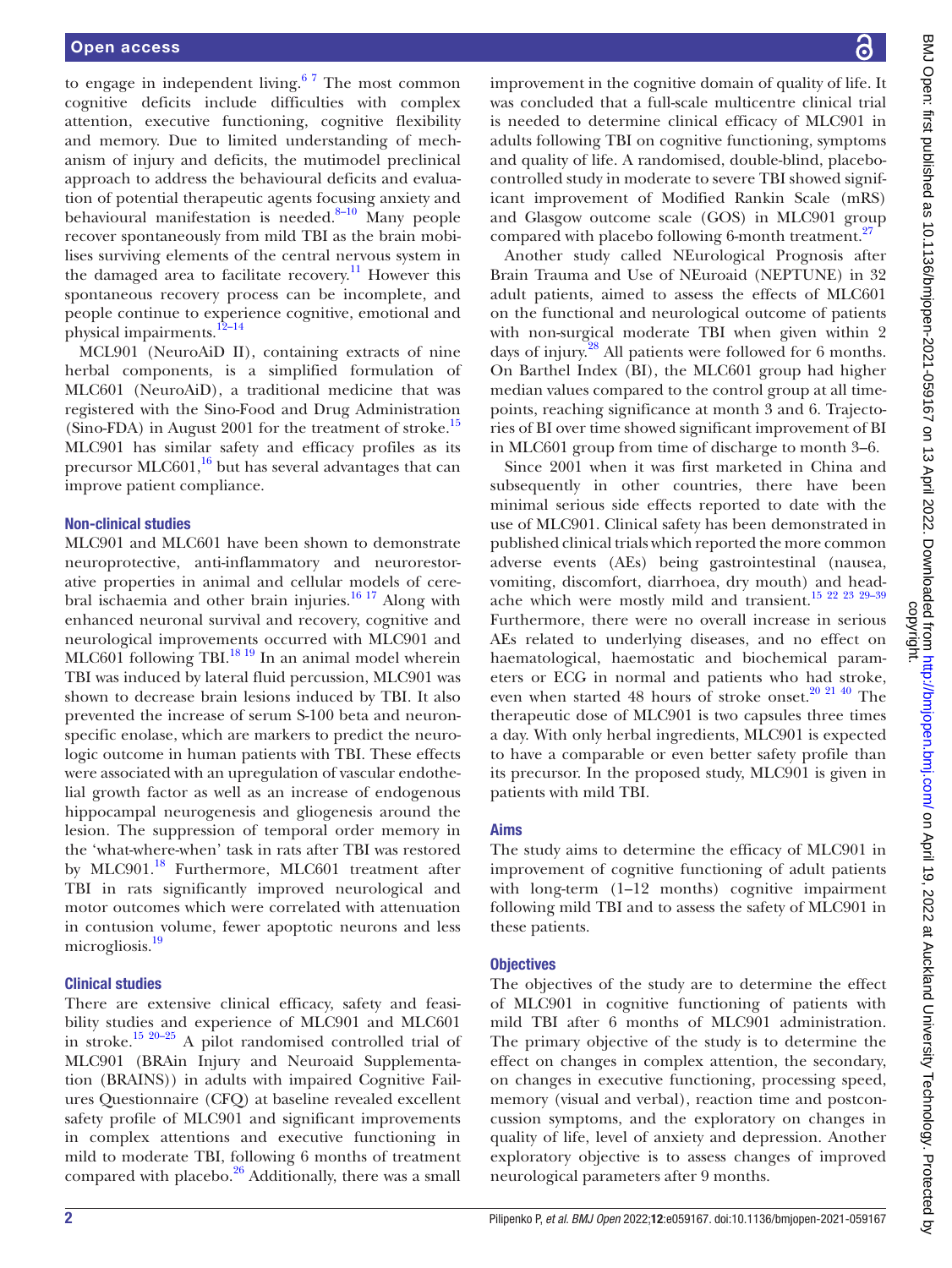

Figure 1 Summary of study design.

#### METHODS AND ANALYSIS Study design

This is a 9-month randomised, double-blind, placebocontrolled, multicentre trial known as Safety and efficAcy of MLC901 in cognitive recovery post-traUmatic bRAin Injury (SAMURAI) performed in Russia. The study consists of three periods: screening period, 6-month treatment period and 3-month follow-up period. The summary of study design is given in [figure](#page-2-0) 1.

#### Enrolment

The study will be conducted in Russia according to International Conference on Harmonisation-Good Clinical Practice (ICH/GCP) guidelines. Central and local ethics committee approval has been obtained before commencing the trial at clinical sites. The key inclusion criteria are male or female, aged 18–65 years, diagnosed with mild TBI, which occurred 1–12 months prior to enrolment to the study. Mild TBI is defined as an external <span id="page-2-0"></span>force from an incident causing injury to the brain and resulting in an altered level of consciousness, evidenced by any of the following: Glasgow Coma Scale (GCS) 13–15, loss of consciousness for up to 30 min, dazed and confused at the time of injury or post-TBI amnesia of <24 hours duration, CFQ score >30. The key exclusion criteria are moderate or severe TBI (GCS<13), coexisting severe morbidity or psychiatric condition which in the investigator's judgement may jeopardise the patient by his/her participation in the study or may hamper his/her ability to perform and complete the procedures required in the study, and use of hormonal contraceptives.

#### Randomisation

After consenting to participate in the study and completing the baseline assessment, eligible participants will be randomised to receive either MLC901 or placebo using 1:1 stratified permuted block randomisation. This approach will help to stratify by study centre,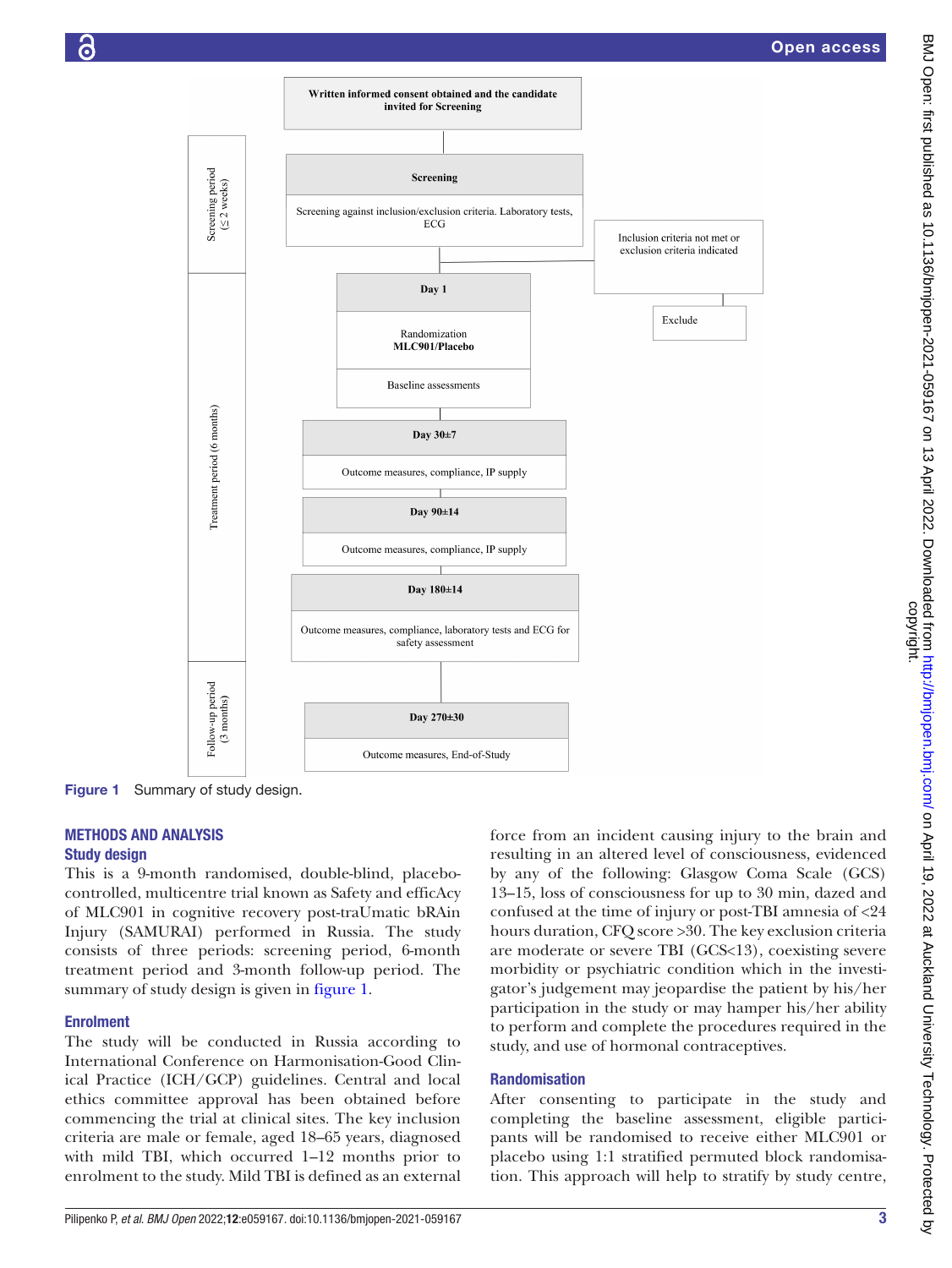time since injury (1–3 months/4–12 months) and gender. Centralised stratified permuted block randomisation will be done using Interactive Web Response System. The randomisation number will be generated by the system automatically after the investigator enters the patient data into the system. The study team, including the biostatistician, will be unblinded only after database has been locked. After the patient signs the Informed consent form (ICF) at the screening visit ([online supplemental 1\)](https://dx.doi.org/10.1136/bmjopen-2021-059167), he/ she will be assigned the screening number that is assigned in the order of enrolment. The randomisation code will be assigned to each patient that passed the screening and was found eligible. The randomisation code of each patient will be recorded in the source records and the patient's Case Report Form (CRF).

#### Study treatments

MLC901 is provided in capsule form containing 400 mg of dry extracts from nine herbs (*Radix Astragali*, *Radix Salviae miltiorrhizae*, *Radix Paeoniae rubra*, *Rhizoma chuanxiong*, *Radix Angelicae sinensis*, *Carthamus tinctorius*, *Prunus persica*, *Radix polygalae* and *Rhizoma Acori tatarinowii*). The dose will be two capsules taken orally three times per day for 6 months. Matching placebo capsules contains dextrin and magnesium stearate and they are visually indistinguishable from the active pills. Both MLC901 and placebo are provided by Moleac Pte Ltd.

At baseline, 1 and 3 months, participants will be given their supply of capsules in blister cards by the researcher. All participants will continue to receive standard medical care, with any changes in medical treatment being recorded. If a participant misses one dose, he/she will be advised to take the dose as soon as he/she remembers or with the next dose. If more than one dose is missed (eg, missed a whole day), the participant will be advised to take one dose as soon as they remember and then to continue treatment as usual. No more than eight capsules should be taken in one 24-hour period. Participants will be asked not to discard any capsules that they have not taken. Subjects will bring the dispensed study medication (including sachets and blisters) to each visit. Any leftover capsules (eg, capsules that participants had forgotten to take) will be collected by the investigator at the end of each time period (at 1, 3 and 6 months). The investigator will check subject compliance by counting the number of returned capsules at specified time points and record the number of missed capsules. All cases of lost or damaged capsules should be documented. Treatment compliance will be calculated by the investigator. Any detected overdose should be reported on CRF. In case of a compliance deviation, all subjects should be reinstructed about the dosing requirements during study contacts.

### Primary outcomes

Changes in complex attention score will be assessed by CNS Vital Signs (CNS-VS), an online neuropsychological test battery developed as a routine clinical screening instrument.<sup>[41](#page-7-14)</sup>

# Secondary outcomes

Changes in cognitive functioning scores will be assessed by other cognitive domains of CNS-VS such as executive functioning, processing speed, verbal and visual memory and reaction time. During CNS-VS testing (primary and secondary outcomes), after the patient undergoing seven cognitive tests, the system automatically calculates scores for domains. Psychometric properties of CNS-VS have been extensively studies, including test–retest reliability, sensitivity, concurrent validity with other psychometric tests and discriminant validity in different clinical settings (various level of TBI severity, mild cognitive impairment, depression, etc) $41-43$  The tests in CNS-VS are also sensitive to malingerers and patients with conversion disorders. The psychometric characteristics of the tests in the CNS-VS battery are very similar to the characteristics of the conventional neuropsychological tests on which they are based.<sup>41 44</sup> CNS-VS is free from practice effect and therefore is suitable for use as a serial assessment measure. In a study of Gualtieri,<sup>41-43</sup> CNS-VS complex attention score was compared between patients with postconcussion syndrome and mild brain injury (with loss of consciousness less than 20 min and/or transient posttraumatic amnesia not more than 24 hours) and normal patients. CNS-VS complex attention score was assessed at 100.41 in the subgroup on normal patients, as compared with an average of 92.8 in the mild brain injury or patients with postconcussion syndrome subgroups. These results suggest that a difference in complex attention score in the range of 8–10 is clinically important and distinguish normal subjects from subjects with some level of post brain injury impairment.

The Rivermead Post-Concussion Symptoms Questionnaire (RPQ) assesses neurobehavioural sequelae and consists of two subscales including the RPQ3, which includes symptoms of headaches, dizziness and nausea, and the RPQ13 comprising 13 other common symptoms such as restlessness, noise and light sensitivity, sleep disturbance, blurred vision and balance difficulties. Participants are to state the extent of each symptom they experience in comparison to the time before accident, on 5-point scale ranging from 0 (not experienced) to 4 (severe problem). The two subscales have revealed good test–retest reliability and adequate external construct validity.[45 46](#page-7-15)

# Exploratory outcomes

The Quality of Life after Brain Injury instrument  $(QOLIBRI)^{47}$  contains two parts. The first part assesses satisfaction with health-related quality of life and is composed of 6 overall items and 29 items allocated to four subscales: thinking, feelings, autonomy and social aspects. The second part, devoted to 'bothered' questions, is composed of 12 items in two subscales: negative feelings and restrictions. The six subscales meet standard psychometric criteria. In addition, two items evaluate medical-oriented aspects. The QOLIBRI showed good construct validity in the TBI group.<sup>[47](#page-7-16)</sup>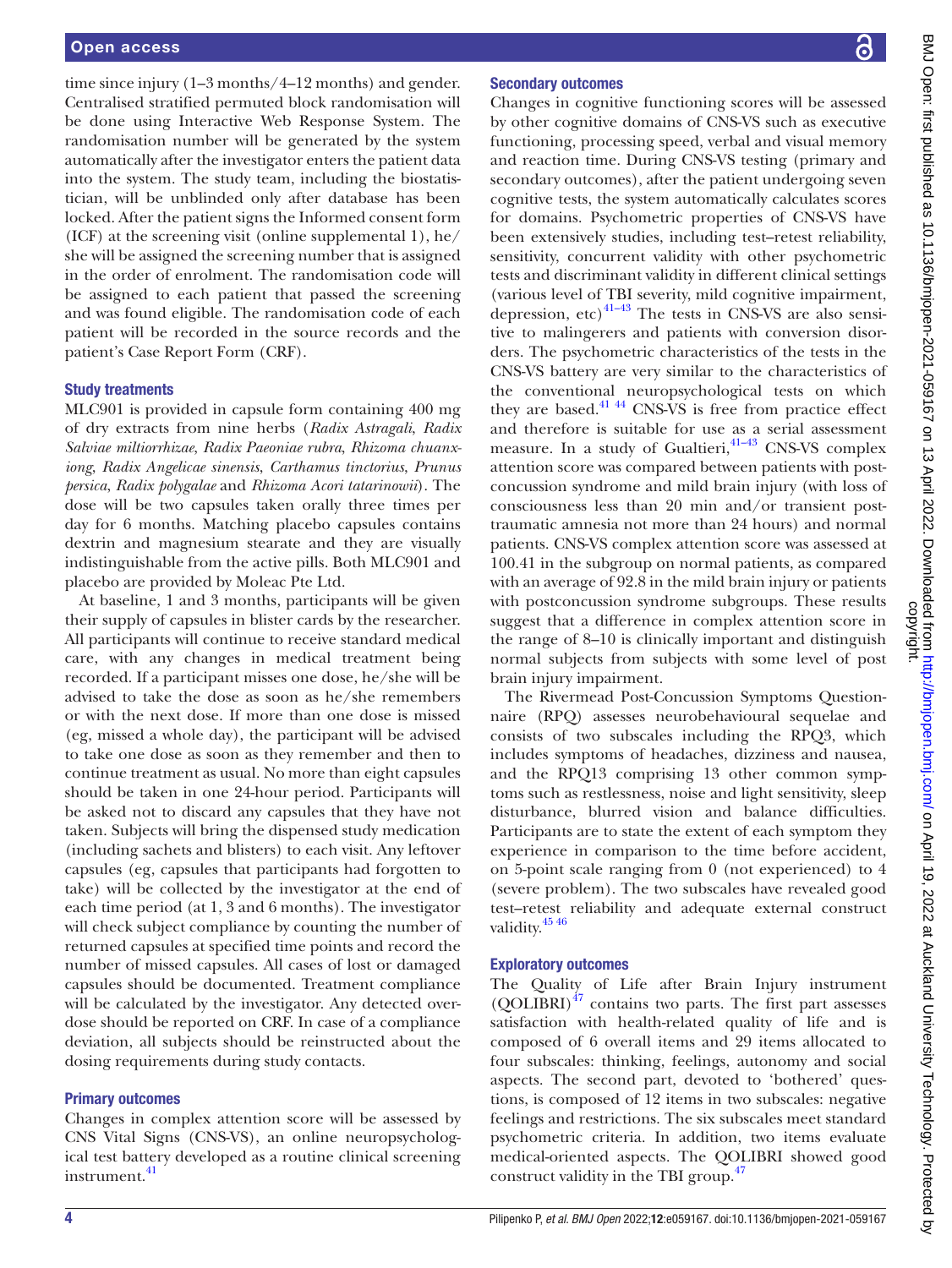Mood will be assessed by the Hospital Anxiety and Depression Scale (HADS).<sup>48</sup> The scale has been widely used for assessing levels of anxiety and depression in patients with medical problems including TBI. The scale consists of 14 questions that ask participants to rate the extent to which they have been feeling in the past week, yielding separate subscale scores for anxiety and depression. The subscale scores range from 0 to 21 (0–7 normal, 8–10 mild, 11–14 moderate and 15–21 severe). The measure has demonstrated good test–retest reliability<sup>49</sup> and good sensitivity and specificity.<sup>[50](#page-8-1)</sup>

In case of any improvement in any of the above parameters after 6 months of MLC901 treatment, changes in improved parameters in the same adult patients after 9 months of treatment initiation (ie, 3 months after treatment completion) will be assessed.

#### Study flow

The study will consist of three periods: screening, treatment period for 6 months and follow-up period after 3 months of treatment completion. At screening and baseline visit, a score of >30 of CFQ will be used to determine if the patient is experiencing cognitive impairment. Demographic data, medical history, concomitant medication, physical examination and vital signs will be collected. Baseline cognitive assessments and safety evaluation will be done as day 1 (visit 2). Further safety and efficacy assessments will be conducted at months 1, 3 and 6 (visits 3, 4 and 5). End of study assessment (visit 6) will be at the follow-up visit, 3 months after treatment completion, that is, 9 months from the start of treatment. The details of study visits and assessments are in [table](#page-5-0) 1.

Safety will be assessed by physical examination, AEs/ serious adverse events (SAEs) reporting, ECG and laboratory investigations (complete blood count, serum total protein, serum aspartate transaminase, serum alanine transaminase, serum glucose, serum creatinine, serum total bilirubin, serum alkaline phosphatase) and urinalysis.

Efficacy of MLC901 will be evaluated by improvement in cognitive functioning of patients with long-term cognitive impairment following mild TBI, in terms of changes from the baseline. The following tests will be done: cognitive functioning (complex attention, executive functioning, processing speed, visual and verbal memory, reaction time) assessed by CNS-VS, RPQ, QOLIBRI, HADS at months 1, 3, 6 and 9.

#### Sample size consideration

An estimate of 20 for SD of change in complex attention from baseline to 6 months was obtained from the BRAINS pilot study of MLC901 in 78 patients with mild or moderate TBI.<sup>26</sup> A minimally clinically meaningful difference of −10 in the mean change in complex attention, using CNS-VS, per group was determined. Target power: 80%. Two-sided significance level: 5%. The proportion of subjects in groups 1:1. Hypotheses: H<sub>0</sub>: M<sub>T</sub>≥M<sub>R</sub>, H1:  $M_T < M_R$ , where  $M_T$  is an arithmetical mean of change of complex attention score after 6 months of treatment, compared with baseline, in the MLC901 group, and  $M_p$  is an arithmetical mean of change from baseline of complex attention score after 6 months of treatment in the placebo group (lower score of complex attention is better). One hundred and twenty eight subjects are required to detect a clinically meaningful difference of −10 in the mean changes in complex attention between MLC901 and placebo arms with 80% power at a two-sided 5% significance level. The sample size is increased to 182 subjects (91 per arm) to allow for 30% dropouts.

#### Statistical analysis

Data on demographics, laboratory results, vital signs, physical examination will be presented using the following descriptive statistics: number of observations, percentages, mean, SD, median, quartiles, minimum and maximum values. These baseline differences and differences in outcomes at 1, 3, 6 and 9-month follow-up will be summarised using means, SD, medians, quartiles, minimums and maximums. Baseline value for all parameters is defined as the most recent estimate before first drug intake.

#### Efficacy analysis

Primary analysis will employ the intention-to-treat (ITT) population, sensitivity analyses will be performed using ITT population with last observation carried forward imputations and per protocol population.

### *Primary efficacy endpoints*

Change in complex attention score, determined using CNS-VS computer cognitive testing system, after 6 months of treatment compared with baseline in the group of patients receiving MLC901, compared with the placebo group. For primary endpoint analysis for each patient, the difference in complex attention scores, determined using CNS-VS computer testing, after 6 months of therapy compared with baseline, will be calculated. Mixed effects model (PROC MIXED) will be used with adjustments for baseline and potential covariates. All timepoints will be used for the model. The participant and site will be used as the random effects. Model selection will be undertaken with each outcome using standard selection heuristics. Covariates will be selected based on improving the overall efficiency of the model. Baseline and age, gender, time since injury (1–3 months/4–12 months) and study centre will be included as covariates in the mixed-effects model. Descriptive statistics will be calculated to change in complex attention in each group, as well as mean values obtained by the method of least squares from the mixed effects model. Superiority of MLC901 over placebo will be claimed if H0: LSM<sub>r</sub>≥LSM<sub>r</sub> is rejected and thereafter H1:  $LSM_r\leq LSM_p$  is accepted at significance level of  $5\%$ , where  $LSM<sub>r</sub>$  is a least square mean of change from baseline of complex attention score after 6 months of treatment assessed by the mixed model repeated measures analysis in the MLC901 group and  $LSM<sub>p</sub>$  is a least square mean of change from baseline of complex attention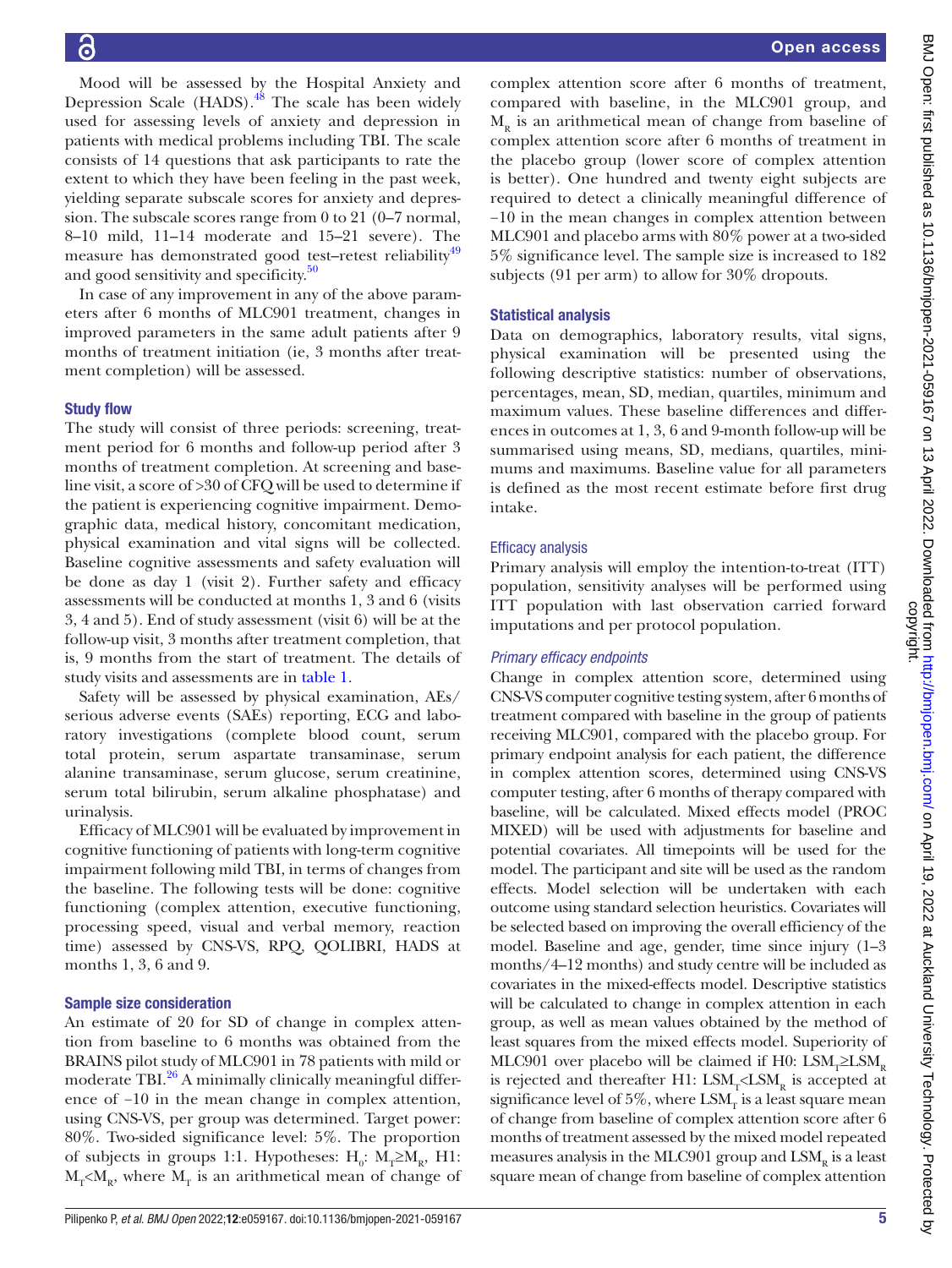| 10.340 |   |
|--------|---|
|        |   |
|        |   |
|        |   |
|        |   |
|        |   |
|        | Ć |
|        |   |
|        |   |
|        |   |

<span id="page-5-0"></span>

| Schedules of study procedures<br>Table 1                                             |                   |                       |              |              |              |                           |  |  |
|--------------------------------------------------------------------------------------|-------------------|-----------------------|--------------|--------------|--------------|---------------------------|--|--|
| <b>Procedure</b>                                                                     | Visit 1           | Visit 2               | Visit 3      | Visit 4      | Visit 5      | Visit 6                   |  |  |
| Time window, days                                                                    | Day $-14$ to $-1$ | Day 1                 | Day 30±7     | Day 90±14    | Day 180±14   | Day 270±30                |  |  |
| Informed consent form                                                                | $X^*$             |                       |              |              |              |                           |  |  |
| Inclusion/exclusion criteria<br>assessment                                           | $\mathbf X$       |                       |              |              |              |                           |  |  |
| Medical history                                                                      | X                 | X <sup>†</sup>        |              |              |              |                           |  |  |
| Prior/concomitant medication X<br>review                                             |                   | X <sup>†</sup>        | $\mathsf X$  | $\mathsf X$  | $\mathsf X$  | $\mathsf X$               |  |  |
| Pregnancy test                                                                       | X                 |                       |              |              | X            |                           |  |  |
| Demographic data (age, race) X                                                       |                   |                       |              |              |              |                           |  |  |
| Height, weight, BMI<br>calculation‡                                                  | X                 |                       |              |              |              |                           |  |  |
| Collection of baseline<br>characteristics (including<br>social information)          |                   | $\mathsf{X}$          |              |              |              |                           |  |  |
| Date/time of TBI and injury<br>characteristics including<br>worst recorded GCS score | X                 |                       |              |              |              |                           |  |  |
| <b>Cognitive Failures</b><br>Questionnaire (CFQ)                                     | $\mathsf X$       |                       |              |              |              |                           |  |  |
| Randomisation                                                                        |                   | X§                    |              |              |              |                           |  |  |
| <b>CNS-Vital Signs (cognitive</b><br>assessment)                                     |                   | $\mathbf X$           | X            | $\mathbf X$  | $\mathbf X$  | $\mathbf X$               |  |  |
| Quality of life assessment<br>(QOLIBRI)                                              |                   | X                     | X            | X            | X            | X                         |  |  |
| Mood assessment (HADS)                                                               |                   | $\mathsf X$           | $\mathsf{X}$ | $\mathsf{X}$ | $\mathsf{X}$ | $\mathsf X$               |  |  |
| Postconcussion symptoms<br>(RPQ)                                                     |                   | Χ                     | X            | X            | X            | X                         |  |  |
| Physical examination                                                                 | $\mathbf X$       | $\mathbf X$           | $\mathsf X$  | $\mathsf X$  | $\mathsf{X}$ | $\mathsf X$               |  |  |
| 12-Lead ECG                                                                          | X                 |                       |              |              | X            |                           |  |  |
| <b>Vital signs</b>                                                                   | $\mathsf X$       | $\mathsf X$           | $\mathsf X$  | X            | $\mathsf X$  | $\boldsymbol{\mathsf{X}}$ |  |  |
| Clinical laboratory tests<br>(Haematology, blood<br>chemistry, urine)                | X                 |                       |              |              | X            |                           |  |  |
| Compliance assessment                                                                |                   |                       | $\mathsf{X}$ | $\mathsf X$  | $\mathsf{X}$ | $\mathsf{X}$              |  |  |
| Adverse event monitoring                                                             |                   | $\mathsf X$           | $\mathsf X$  | X            | X            | $\mathsf X$               |  |  |
| Investigational product<br>supply                                                    |                   | $\mathsf X$           | $\mathsf X$  | $\mathsf X$  |              |                           |  |  |
| Study drug administration                                                            |                   | Day 1-Day 180±14 days |              |              |              |                           |  |  |

\*Informed consent form must be obtained prior to performing any study-related procedures.

†Not necessary if complete information was obtained on screening.

 $\pm$ Body weight and height will be obtained without outerwear and shoes; BMI=weight (kg)/height (m<sup>2</sup>).

§Subjects will be randomised just prior to dosing. Further drug intake will be done according to the randomisation scheme.

BMI, body mass index; GCS, Glasgow Coma Score; HADS, Hospital Anxiety and Depression Scale; RPQ, Rivermead Post Concussion Symptoms Questionnaire; TBI, traumatic brain injury.

score after 6 months of treatment assessed by the mixed model repeated measures analysis in the placebo group (lower score of complex attention is better).

### *Secondary efficacy endpoints and exploratory efficacy endpoints*

The same approach as for primary endpoint will be used for analysis of secondary efficacy endpoints and

exploratory endpoints, and completely similar hypotheses are be formulated as for the analysis of the primary endpoint. Mixed-effects models will be used to analyse the change in values from baseline, adjusted for covariates and baseline estimates. No sensitivity analysis will be performed for secondary endpoints. No adjustments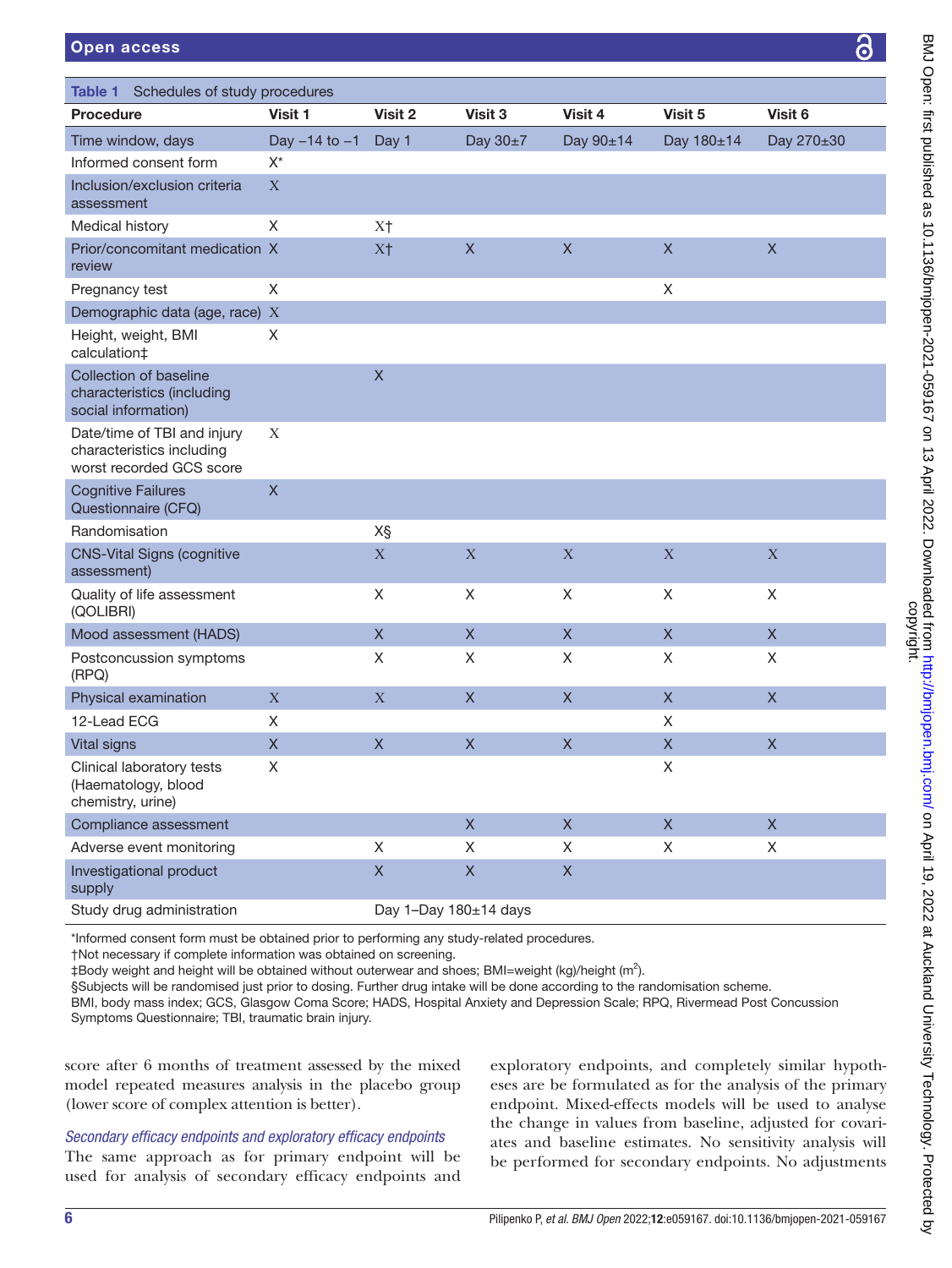will be made for multiple comparisons, hypotheses will be tested hierarchically, hypothesis testing by secondary endpoints will be taken into account if statistically significant differences between groups for the primary endpoint are confirmed. For all comparisons, a critical significance level of 0.05 was chosen. Safety analysis Safety analysis will be performed in the safety population. Regardless of the reason for the completion of the study, the data of all patients who received at least one dose of investigational product according to the assignments will be included in the safety analysis. AEs will be coded using MedDRA dictionary. Incidences of treatment emergent AEs/SAEs will be calculated for assessment of AEs. Incidences of AEs reported during the study will be presented as number of patients with AE in total and in each treatment group. Number of AEs per each severity category and per causal relationship with the study drug will be presented. Incidences of AEs will be compared between the MLC901 and the placebo group. The proportion of patients with at least one AE will be compared in the MLC901 group and in the placebo group.

# Study administration and oversight

This study will be carried out at six clinical sites at various healthcare institutions of the regional hospital or private research centres in Russia, led by the principal investigator (PP) and other site investigators (AAI, YVK, VNG). Steering committee chaired by the principal investigator will provide oversight of the conduct of the trial and ensures the study runs in a manner that is safe for study participants and also provides appropriate safety and efficacy data to the sponsor. An independent data safety and monitoring board is established to safeguard the interests of the study participants and to monitor the blinded safety data to make recommendation whether study should be continued, be modified, be analysed as an interim, or be terminated. An independent Scientific Advisory Board (SAB) is established to provide strategic scientific advice and recommendations for study.

# Data management

The investigators are responsible for the accuracy and timely entry of the data into the electronic case report form (eCRF). The study monitor will review the eCRFs and other study documents and verify the primary data to confirm that ICH GCP study is conducted in accordance with the regulatory requirements and the study protocol. The investigators must retain copies of key documents for a period specified by the ICH GCP and regulatory requirements.

# Trial status

SAMURAI is an ongoing study. Patient enrolment began on 23 August 2021 and is anticipated to complete on 30 November 2022.

# Patient and public involvement

Patients with TBI were involved in the study design at the pilot stage of the trial, but neither patients nor other public representatives will be involved in the conduct, reporting or dissemination of the research findings. All study participants will be informed about the main study results and will have an opportunity to receive the main study journal publication on request.

# ETHICAL AND DISSEMINATION

Approval from the ethic committee of Ministry of Health of Russian Federation as well as respective local ethic committee have been obtained for this study. ICF as approved by the ethics committee will be used to explain to the patient the nature, purpose and potential risks of their participation prior to performing any study-related procedures.

# Author affiliations

<sup>1</sup>Department of Clinical Neurology and Neurogeriatrics, Novosibirsk State Medical University, Novosibirsk, Russian Federation

<sup>2</sup> Adult Polyclinic Department N 124, State Budgetary Institution of Public Health City Polyclinic N 106, St. Petersburg, Russian Federation

<sup>3</sup>Department of somatic diseases, X7 Research, St. Petersburg, Russian Federation 4 National institute for Stroke & Applied Neurosciences, Auckland University of Technology, Auckland, New Zealand

5 Department of Public Health, Trnava University in Trnava, Trnava, Slovakia <sup>6</sup>Department of Nervous Diseases, Privolzhsky Research Medical University, Niznij Novgorod, Russian Federation

Acknowledgements The authors thank Dr Robert Gan and Dr Htar Htar Nwe from Moleac Pte Ltd in coordinating the formatting and review of the manuscript among authors, study team from Atlant Clinical Ltd for Clinical Research Organization (CRO) services in clinical trial management, site management and study conduct.

Contributors The SAMURAI study is an industry-sponsored study and the protocol was written by the study team of Moleac Pte Ltd. All authors have contributed equally in the conceptualisation, design and approval of the protocol and this manuscript. PP is the chair of steering committee as well as the principal investigator and AAI, YVK and VNG are site investigators as well as the members of the steering committee. AYK is a subinvestigator. MM is the chair of DSMB. VF is the chair of SAB.

Funding The SAMURAI study is an industry-sponsored study funded by the Moleac Pte Ltd, Singapore.

Competing interests None declared.

Patient and public involvement Patients and/or the public were not involved in the design, or conduct, or reporting or dissemination plans of this research.

Patient consent for publication Not applicable.

Provenance and peer review Not commissioned; externally peer reviewed.

Supplemental material This content has been supplied by the author(s). It has not been vetted by BMJ Publishing Group Limited (BMJ) and may not have been peer-reviewed. Any opinions or recommendations discussed are solely those of the author(s) and are not endorsed by BMJ. BMJ disclaims all liability and responsibility arising from any reliance placed on the content. Where the content includes any translated material, BMJ does not warrant the accuracy and reliability of the translations (including but not limited to local regulations, clinical guidelines, terminology, drug names and drug dosages), and is not responsible for any error and/or omissions arising from translation and adaptation or otherwise.

Open access This is an open access article distributed in accordance with the Creative Commons Attribution Non Commercial (CC BY-NC 4.0) license, which permits others to distribute, remix, adapt, build upon this work non-commercially, and license their derivative works on different terms, provided the original work is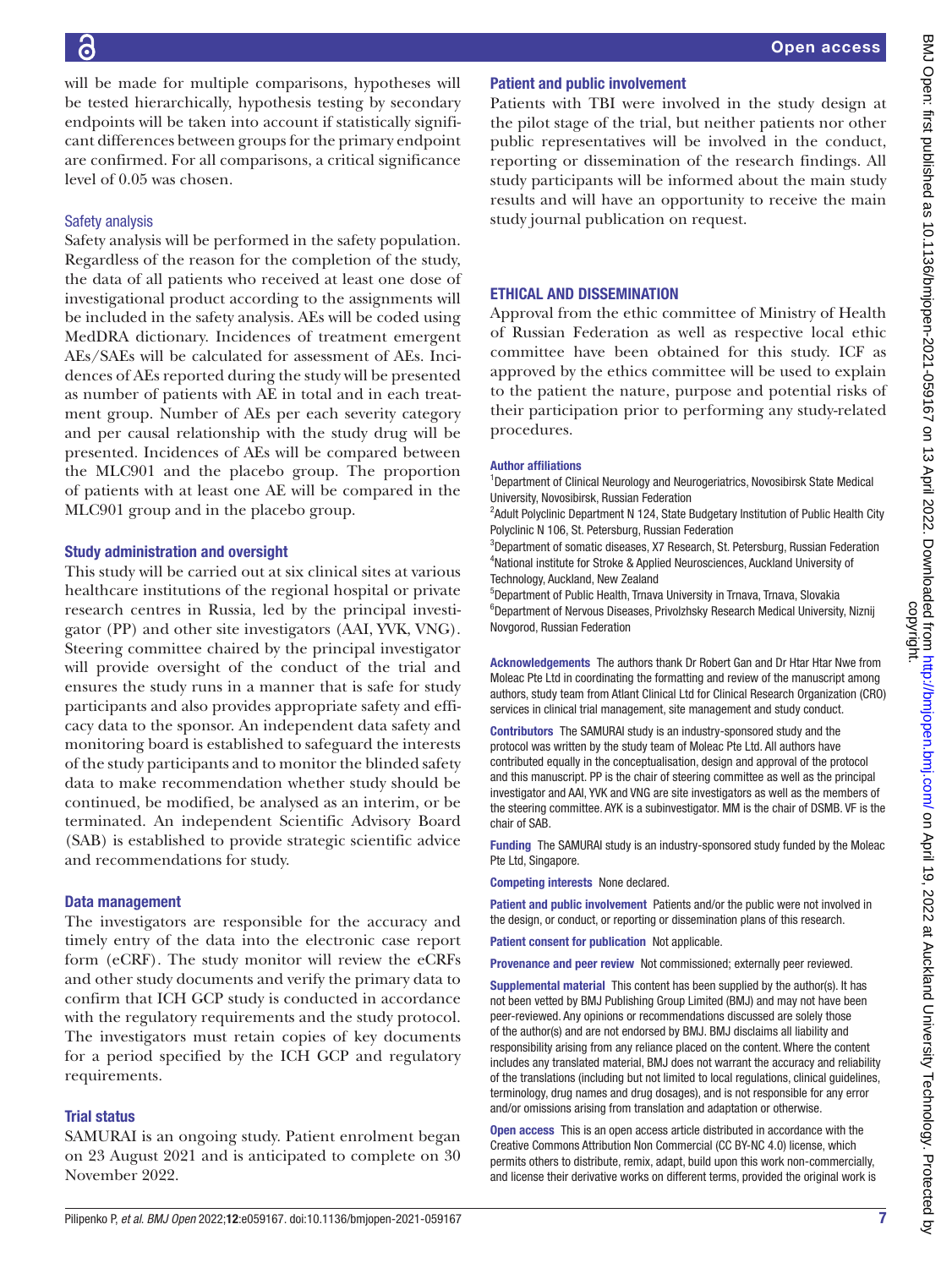properly cited, appropriate credit is given, any changes made indicated, and the use is non-commercial. See: [http://creativecommons.org/licenses/by-nc/4.0/.](http://creativecommons.org/licenses/by-nc/4.0/)

#### ORCID iD

Pavel Pilipenko <http://orcid.org/0000-0003-2168-9911>

#### **REFERENCES**

- <span id="page-7-0"></span>1 Maas AIR, Menon DK, Adelson PD, *et al*. Traumatic brain injury: integrated approaches to improve prevention, clinical care, and research. *[Lancet Neurol](http://dx.doi.org/10.1016/S1474-4422(17)30371-X)* 2017;16:987–1048.
- 2 Langlois JA, Rutland-Brown W, Wald MM. The epidemiology and impact of traumatic brain injury: a brief overview. *[J Head Trauma](http://dx.doi.org/10.1097/00001199-200609000-00001)  [Rehabil](http://dx.doi.org/10.1097/00001199-200609000-00001)* 2006;21:375–8.
- 3 Hyder AA, Wunderlich CA, Puvanachandra P, *et al*. The impact of traumatic brain injuries: a global perspective. *[NeuroRehabilitation](http://dx.doi.org/10.3233/NRE-2007-22502)* 2007;22:341–53.
- 4 Feigin VL, Theadom A, Barker-Collo S, *et al*. Incidence of traumatic brain injury in New Zealand: a population-based study. *[Lancet Neurol](http://dx.doi.org/10.1016/S1474-4422(12)70262-4)* 2013;12:53–64.
- <span id="page-7-1"></span>5 Halliwell B. Reactive oxygen species and the central nervous system. *[J Neurochem](http://dx.doi.org/10.1111/j.1471-4159.1992.tb10990.x)* 1992;59:1609–23.
- <span id="page-7-2"></span>6 McMahon P, Hricik A, Yue JK, *et al*. Symptomatology and functional outcome in mild traumatic brain injury: results from the prospective TRACK-TBI study. *[J Neurotrauma](http://dx.doi.org/10.1089/neu.2013.2984)* 2014;31:26–33.
- 7 Theadom A, Parag V, Dowell T, *et al*. Persistent problems 1 year after mild traumatic brain injury: a longitudinal population study in New Zealand. *[Br J Gen Pract](http://dx.doi.org/10.3399/bjgp16X683161)* 2016;66:e16–23.
- <span id="page-7-3"></span>8 Turner RC, VanGilder RL, Naser ZJ, *et al*. Elucidating the severity of preclinical traumatic brain injury models: a role for functional assessment? *[Neurosurgery](http://dx.doi.org/10.1227/NEU.0000000000000292)* 2014;74:382–94. discussion 94.
- 9 Byrd M, Dixon CE, Lucke-Wold B. Examining the correlation between acute behavioral manifestations of concussion and the underlying pathophysiology of chronic traumatic encephalopathy: a pilot study. *[J Neurol Psychol](http://dx.doi.org/10.13188/2332-3469.1000037)* 2018;6. doi:10.13188/2332-3469.1000037. [Epub ahead of print: 11 05 2018].
- 10 Turner RC, Lucke-Wold BP, Logsdon AF, *et al*. The quest to model chronic traumatic encephalopathy: a multiple model and injury paradigm experience. *[Front Neurol](http://dx.doi.org/10.3389/fneur.2015.00222)* 2015;6:222.
- <span id="page-7-4"></span>11 Cramer SC. Repairing the human brain after stroke: I. mechanisms of spontaneous recovery. *[Ann Neurol](http://dx.doi.org/10.1002/ana.21393)* 2008;63:272–87.
- <span id="page-7-5"></span>12 Iverson GL. Outcome from mild traumatic brain injury. *[Curr Opin](http://dx.doi.org/10.1097/01.yco.0000165601.29047.ae)  [Psychiatry](http://dx.doi.org/10.1097/01.yco.0000165601.29047.ae)* 2005;18:301–17.
- 13 Lannsjö M, af Geijerstam J-L, Johansson U, *et al*. Prevalence and structure of symptoms at 3 months after mild traumatic brain injury in a national cohort. *[Brain Inj](http://dx.doi.org/10.1080/02699050902748356)* 2009;23:213–9.
- 14 Zumstein MA, Moser M, Mottini M, *et al*. Long-Term outcome in patients with mild traumatic brain injury: a prospective observational study. *[J Trauma](http://dx.doi.org/10.1097/TA.0b013e3181f2d670)* 2011;71:120–7.
- <span id="page-7-6"></span>15 Chen C, Venketasubramanian N, Gan RN, *et al*. Danqi Piantang Jiaonang (DJ), a traditional Chinese medicine, in poststroke recovery. *[Stroke](http://dx.doi.org/10.1161/STROKEAHA.108.531616)* 2009;40:859–63.
- <span id="page-7-7"></span>16 Heurteaux C, Gandin C, Borsotto M, *et al*. Neuroprotective and neuroproliferative activities of NeuroAid (MLC601, MLC901), a Chinese medicine, in vitro and in vivo. *[Neuropharmacology](http://dx.doi.org/10.1016/j.neuropharm.2010.01.001)* 2010;58:987–1001.
- 17 Quintard H, Borsotto M, Veyssiere J, *et al*. MLC901, a traditional Chinese medicine protects the brain against global ischemia. *[Neuropharmacology](http://dx.doi.org/10.1016/j.neuropharm.2011.05.003)* 2011;61:622–31.
- <span id="page-7-8"></span>18 Quintard H, Lorivel T, Gandin C, *et al*. MLC901, a traditional Chinese medicine induces neuroprotective and neuroregenerative benefits after traumatic brain injury in rats. *[Neuroscience](http://dx.doi.org/10.1016/j.neuroscience.2014.06.047)* 2014;277:72–86.
- <span id="page-7-9"></span>19 Tsai M-C, Chang C-P, Peng S-W, *et al*. Therapeutic efficacy of neuro AiD™ (MLC 601), a traditional Chinese medicine, in experimental traumatic brain injury. *[J Neuroimmune Pharmacol](http://dx.doi.org/10.1007/s11481-014-9570-0)* 2015;10:45–54.
- <span id="page-7-13"></span>20 Gan R, Lambert C, Lianting J, *et al*. Danqi Piantan Jiaonang does not modify hemostasis, hematology, and biochemistry in normal subjects and stroke patients. *[Cerebrovasc Dis](http://dx.doi.org/10.1159/000126919)* 2008;25:450–6.
- 21 Young SHY, Zhao Y, Koh A, *et al*. Safety profile of MLC601 (Neuroaid) in acute ischemic stroke patients: a Singaporean substudy of the Chinese medicine neuroaid efficacy on stroke recovery study. *[Cerebrovasc Dis](http://dx.doi.org/10.1159/000313398)* 2010;30:1–6.
- 22 Kong KH, Wee SK, Ng CY, *et al*. A double-blind, placebo-controlled, randomized phase II pilot study to investigate the potential efficacy of the traditional Chinese medicine Neuroaid (MLC 601) in enhancing recovery after stroke (TIERS). *[Cerebrovasc Dis](http://dx.doi.org/10.1159/000247001)* 2009;28:514–21.
- 23 Harandi AA, Abolfazli R, Hatemian A, *et al*. Safety and efficacy of MLC601 in Iranian patients after stroke: a double-blind, placebocontrolled clinical trial. *[Stroke Res Treat](http://dx.doi.org/10.4061/2011/721613)* 2011;2011:1–5.
- 24 Kaishibayev S*et al*. Efficacy of NeuroAiD (MLC901) in combination therapy during early rehabilitation period of patients who had suffered an ischemic stroke.
- 25 Murie-Fernández M, Marzo MM. Predictors of neurological and functional recovery in patients with moderate to severe ischemic stroke: the EPICA study. *[Stroke Res Treat](http://dx.doi.org/10.1155/2020/1419720)* 2020;2020:1–13.
- <span id="page-7-10"></span>26 Theadom A, Barker-Collo S, Jones KM, *et al*. MLC901 (NeuroAiD II™) for cognition after traumatic brain injury: a pilot randomized clinical trial. *[Eur J Neurol](http://dx.doi.org/10.1111/ene.13653)* 2018;25:1055–82.
- <span id="page-7-11"></span>27 Hossein Pakdaman AAH, Esfandani A, Yousefi A. MLC901 for moderate to severe traumatic brain injury: pilot, randomized, double-masked, placebo-controlled trial. *Open Access Journal of Complementary & Alternative Medicine* 2020;2:257–62.
- <span id="page-7-12"></span>28 Fauzi AA, Prihastomo KT, Ranuh IGMAR, Ranuh I, *et al*. Clinical Outcomes of MLC601 (NeuroAiDTM) in Traumatic Brain Injury: A Pilot Study. *[Brain Sci](http://dx.doi.org/10.3390/brainsci10020060)* 2020;10. doi:10.3390/brainsci10020060. [Epub ahead of print: 21 01 2020].
- 29 Siddiqui FJ, Venketasubramanian N, Chan ES-Y, *et al*. Efficacy and safety of MLC601 (NeuroAiD®), a traditional Chinese medicine, in poststroke recovery: a systematic review. *[Cerebrovasc Dis](http://dx.doi.org/10.1159/000346231)* 2013;35 Suppl 1:8–17.
- 30 Ghandehari K IMZ, Ebrahimzadeh S, Picard D. NeuroAid (MLC601) versus piracetam in the recovery of post-infarct homonymous hemianopsia. *[Neural Regeneration Research](http://dx.doi.org/10.3969/j.issn.1673-5374.2011.06.003)* 2011;6:418–22.
- 31 Bavarsad Shahripour R, Shamsaei G, Pakdaman H, *et al*. The effect of NeuroAiD™ (MLC601) on cerebral blood flow velocity in subjects' post brain infarct in the middle cerebral artery territory. *[Eur J Intern](http://dx.doi.org/10.1016/j.ejim.2011.01.002)  [Med](http://dx.doi.org/10.1016/j.ejim.2011.01.002)* 2011;22:509–13.
- 32 Venketasubramanian N, Chen CLH, Gan RN, *et al*. A double-blind, placebo-controlled, randomized, multicenter study to investigate Chinese medicine Neuroaid efficacy on stroke recovery (ChIMES study). *[Int J Stroke](http://dx.doi.org/10.1111/j.1747-4949.2009.00237.x)* 2009;4:54–60.
- 33 Chen CLH, Young SHY, Gan HH, *et al*. Chinese medicine neuroaid efficacy on stroke recovery: a double-blind, placebo-controlled, randomized study. *[Stroke](http://dx.doi.org/10.1161/STROKEAHA.113.002055)* 2013;44:2093–100.
- 34 Navarro JC, Gan HH, Lao AY, *et al*. Baseline characteristics and treatment response of patients from the Philippines in the ChIMES study. *[Int J Stroke](http://dx.doi.org/10.1111/ijs.12324)* 2014;9 Suppl A100:102–5.
- 35 Chankrachang S, Navarro JC, de Silva DA, *et al*. Prognostic factors and treatment effect in the ChIMES study. *[J Stroke Cerebrovasc Dis](http://dx.doi.org/10.1016/j.jstrokecerebrovasdis.2014.11.017)* 2015;24:823–7.
- 36 Chen CLH, Venketasubramanian N, Lee CF, *et al*. Effects of MLC601 on early vascular events in patients after stroke: the ChIMES study. *[Stroke](http://dx.doi.org/10.1161/STROKEAHA.113.003226)* 2013;44:3580–3.
- 37 Venketasubramanian N, Young SH, Tay SS, *et al*. CHInese Medicine NeuroAiD Efficacy on Stroke Recovery - Extension Study (CHIMES-E): A Multicenter Study of Long-Term Efficacy. *[Cerebrovasc](http://dx.doi.org/10.1159/000382082)  [Dis](http://dx.doi.org/10.1159/000382082)* 2015;39:309–18.
- 38 Navarro JC, Molina MC, Baroque Ii AC, *et al*. The use of NeuroAiD (MLC601) in postischemic stroke patients. *[Rehabil Res Pract](http://dx.doi.org/10.1155/2012/506387)* 2012;2012:1–5.
- 39 Siow CHC. Neuroaid in stroke recovery. *[Eur Neurol](http://dx.doi.org/10.1159/000155220)* 2008;60:264–6.
- 40 Bavarsad Shahripour R, Hemati A, Hosseinzadeh Maleki A. A randomized trial to assess the long-term safety of NeuroAiD among Caucasian patients with acute ischemic stroke. *[Chin J Integr Med](http://dx.doi.org/10.1007/s11655-014-1687-8)* 2014;20:812–7.
- <span id="page-7-14"></span>41 Gualtieri CT, Johnson LG. Reliability and validity of a computerized neurocognitive test battery, CNS vital signs. *[Arch Clin Neuropsychol](http://dx.doi.org/10.1016/j.acn.2006.05.007)* 2006;21:623–43.
- 42 Gualtieri CT, Johnson LG. A computerized test battery sensitive to mild and severe brain injury. *[Medscape J Med](http://www.ncbi.nlm.nih.gov/pubmed/18504479)* 2008;10:90.
- 43 Gualtieri CT, Johnson LG, Benedict KB. *Psychometric and clinical properties of a new, computerized neurocognitive assessment battery*. Bal Harbor, FL: American Neuropsychiatric Association Annual Meeting, 2004.
- 44 Papathanasiou A, Messinis L, Georgiou VL, *et al*. Cognitive impairment in relapsing remitting and secondary progressive multiple sclerosis patients: efficacy of a computerized cognitive screening battery. *[ISRN Neurol](http://dx.doi.org/10.1155/2014/151379)* 2014;2014:1–7.
- <span id="page-7-15"></span>45 Eyres S, Carey A, Gilworth G, *et al*. Construct validity and reliability of the Rivermead Post-Concussion symptoms questionnaire. *[Clin](http://dx.doi.org/10.1191/0269215505cr905oa)  [Rehabil](http://dx.doi.org/10.1191/0269215505cr905oa)* 2005;19:878–87.
- 46 King NS, Crawford S, Wenden FJ, *et al*. The Rivermead post concussion symptoms questionnaire: a measure of symptoms commonly experienced after head injury and its reliability. *[J Neurol](http://dx.doi.org/10.1007/BF00868811)* 1995;242:587–92.
- <span id="page-7-16"></span>47 von Steinbüchel N, Wilson L, Gibbons H, *et al*. Quality of life after brain injury (QOLIBRI): scale validity and correlates of quality of life. *[J](http://dx.doi.org/10.1089/neu.2009.1077)  [Neurotrauma](http://dx.doi.org/10.1089/neu.2009.1077)* 2010;27:1157–65.
- <span id="page-7-17"></span>48 Zigmond AS, Snaith RP. The hospital anxiety and depression scale. *[Acta Psychiatr Scand](http://dx.doi.org/10.1111/j.1600-0447.1983.tb09716.x)* 1983;67:361–70.